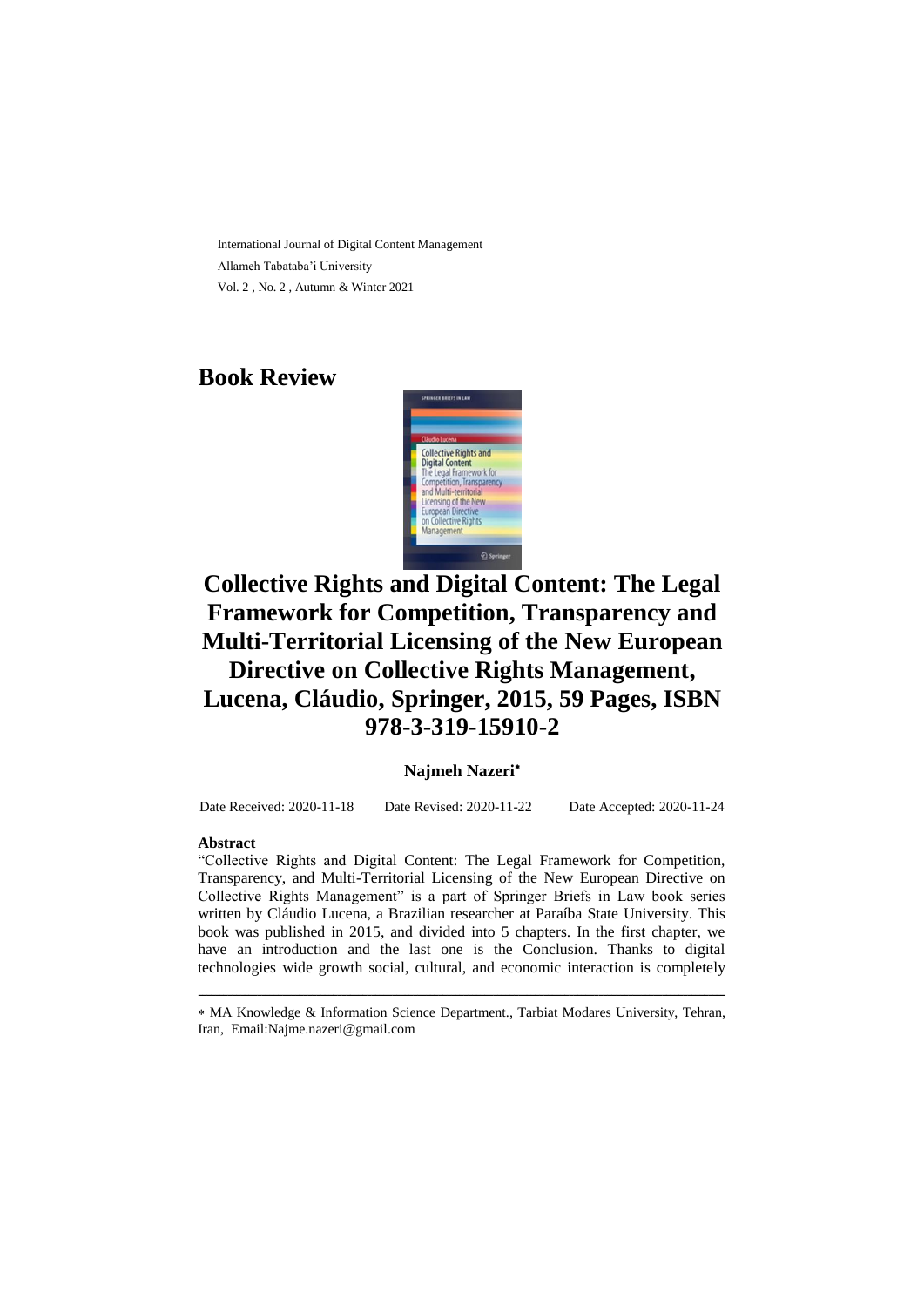Collective Rights and Digital Content 247

transformed.The impact of collaboration tools in the activity of creating intellectual content transformed the way collective management organizations operate and current market requirements demand legal adaptation to face this new reality. The last conclusion in this book emphasizes on necessity of global copyright database's formation, which is based on European legal and cultural matter. While non-European areas are completely deferent and it would be a great challenge. These countries also need to be examined in terms of their own cultural, political, economic and technical infrastructure, then we would have a real global copyright database.

**Keywords:** Book Review, Collective Rights, Legal Framework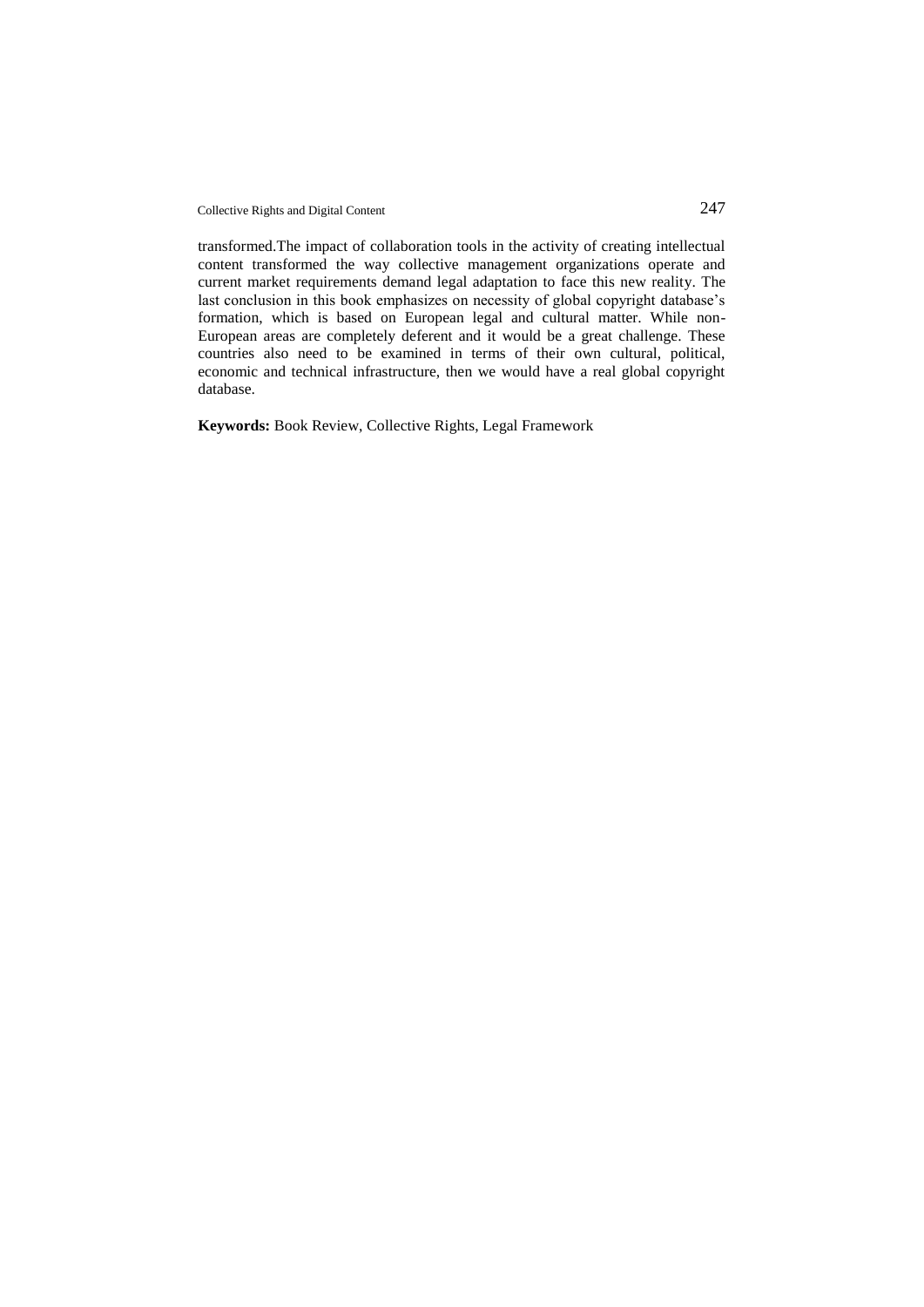## **1) Preface**

"Collective Rights and Digital Content: The Legal Framework for Competition, Transparency and Multi-Territorial Licensing of the New European Directive on Collective Rights Management" is a part of Springer Briefs in Law book series written by Cláudio Lucena, a Brazilian researcher at Paraíba State University.

The book is intended to support students, academics and practitioners by enhancing their general and legal grasp of these phenomena, while also encouraging their collaboration with policymakers and other interested parties in the ongoing task of transposing the Directive into concrete national legislation.

## **2) About the Editors**

Cláudio Lucena is a Professor of the Law Faculty in the Department of Private Law, Paraiba State University (UEPB), specializing in Information Technology and Intellectual Property Law. Dean of the Law Faculty, Center for Legal Studies, at Paraiba State University, in Brazil from 2011 to 2013.

Faculty Member of the Fundamental Rights, Information and Communication Technologies research group and coordinator of the lines of study which develop works in areas like lawsuit automation systems and the impact of ICTs over Law.

LLM in International and European Law, Institute of European Studies, Vrije Universiteit Brussel.

Recently joined the European Centre for Information Policy and Security (ECIPS), an organization that researches and develops initiatives and policy formations to combat new emerging security threats for both governments and corporations. In the legal team of the think tank, collaborates in cyber security and digital crime fighting and prevention projects.

## **3) About the Context of the Book**

This book published at 2015, and divided to 5 chapters. At the first chapter we have an introduction and the last one is the Conclusion.

#### **Chapter1: introduction**

After a brief introduction on sociodigitization concept, we will know the technology role in human behavior and its importance. This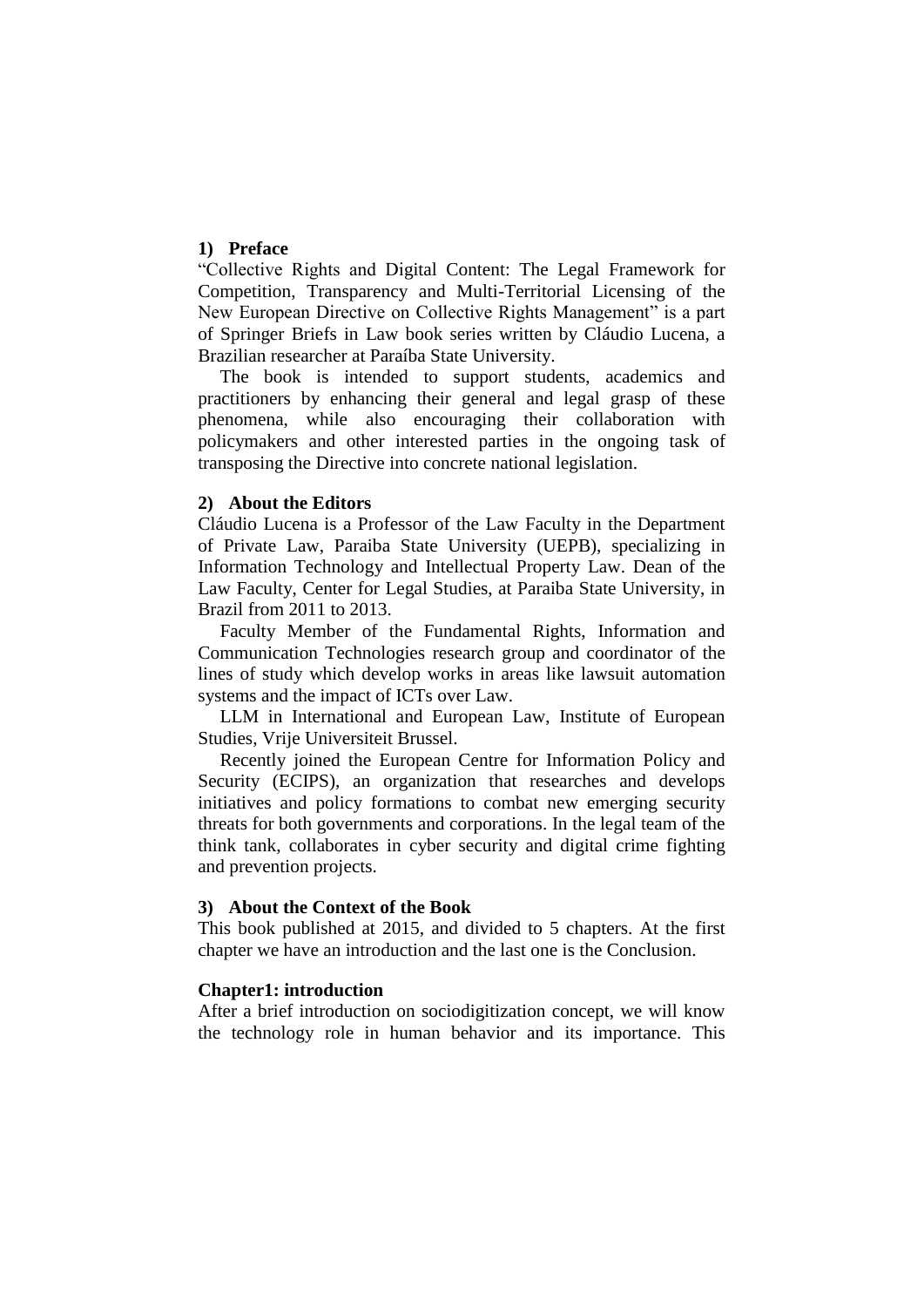impact is more noticeable when it is based on Information and Communication Technologies.

#### **Chapter2: Shift Happens**

In the second chapter named "Shift Happens", we get to know how digital technologies allow new forms of social interaction which opens new collaboration possibilities and new economic opportunities.

## **Chapter3: Why Does Law Even Care?**

"Why Does Law Even Care?" is discussed in the third chapter. Inclusive of economic repercussion's scale of the creative industry, technology the regulatory role, and legal interests at stake, and the mantra of balance.

### **Chapter4: collective rights management**

The fourth part stands on collective rights management. After an introduction on collecting in the name of the artist and controversial issues in the context of collective rights management, a legal framework of the Collective Rights Management (CRM) is presented.

#### **Chapter5: Conclusion**

Social, cultural, and economic interaction is completely transformed because of wide growth in digital technologies. The impact of collaboration tools in the activity of creating intellectual content transformed the way collective management organizations operate and current market requirements demand legal adaptation to face this new reality. The related societies will have a determinative role in this situation which is explained as below:

"Collecting societies are important players in the content industry, and several relevant issues are addressed in the ongoing redesigning process of the legal model in which they operate, many of which are not even superficially discussed in this work, like strictly illegal or noncommercial uses, exceptions or protection of cultural heritage, for this, would exceed its scope as it was delimited, that is to say, issues of competition, transparency, and multi-territorial licensing of rights over online protected works that are collectively managed.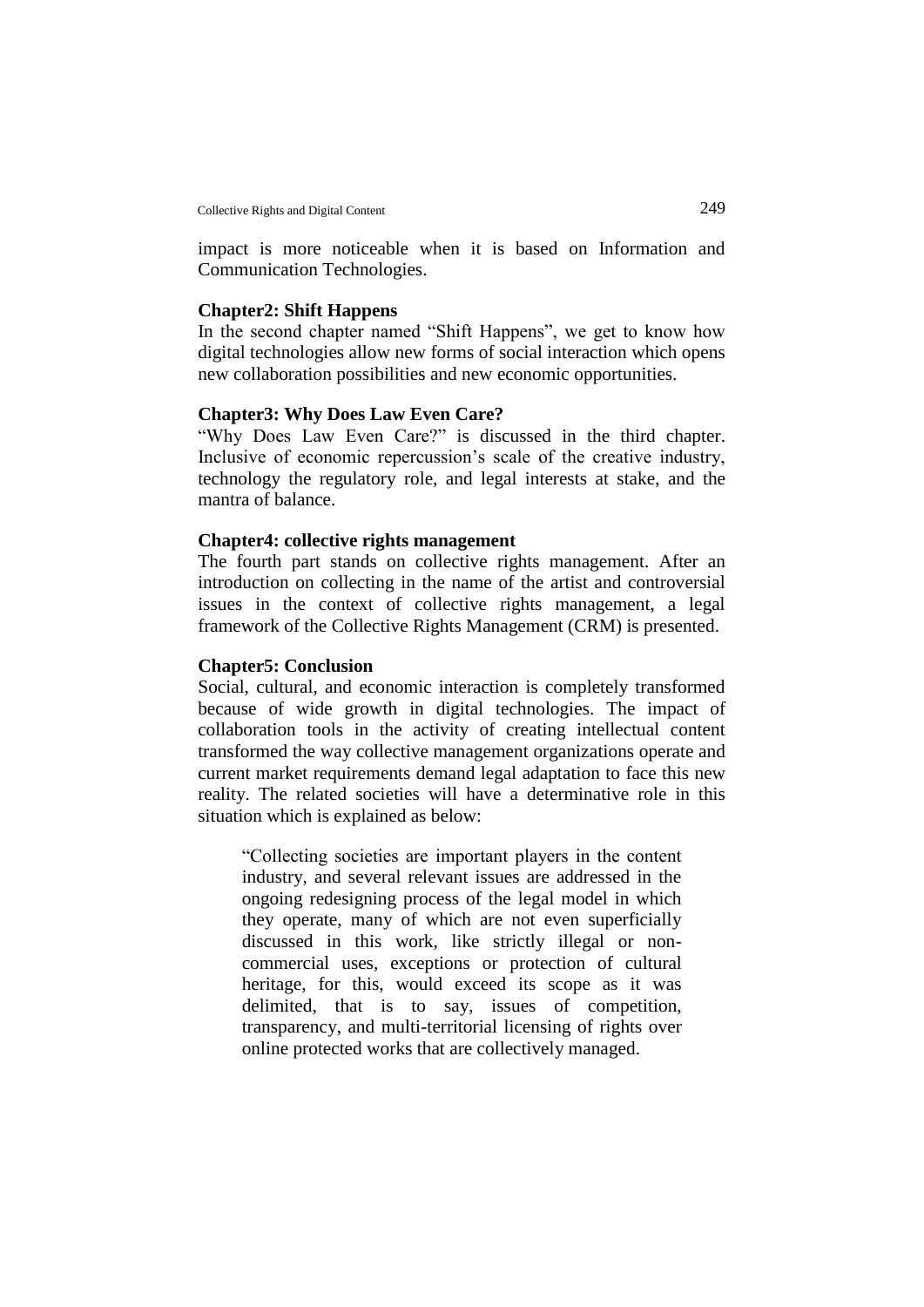A whole new social architecture communicates, interacts, produces, and distributes information and impacts on the exercise of creativity and other general aspects of cultural expression and intellectual property issues. It surely has various repercussions in aspects of the production of intellectual content. Wide sharing and collaboration possibilities that technologies introduce in social interaction promote the creation of intellectual content from various perspectives. This new environment is a tool, not a fight or an object in itself, which people—the real protagonists of changes—should explore to reach their goals. It's a catalyst, not an aim."

Planning on online services and content is inevitable in the present age. In this way, we need to attend to artists' rights and their explicit and implicit revenue. The author stated that directive 2014/26/EU as the first intervention of this magnitude the European Union experiences in the matter. Using IT tools will provide "enhanced capability to process large amounts of data, accurate identification of the works used by the service providers, fast invoicing to service providers and timely payment to right-holders"

On the other hand, multi-territorial licensing is also addressed by a clearer framework on representation agreements, with rules on nondiscrimination, non-exclusivity, and non-refusal. All the organizations should.

"comply with strict technical requirements, demonstrating they have put in place data management tools that can process electronically the necessary data for the administration of the licenses they contractually receive, including identification of the repertoire, monitoring use, invoicing users, collecting and distributing revenue to rights holders, which, in its turn includes the need to identify musical works, in whole or in part, the rights, and the corresponding rights holders for each of these works using, when possible, industry identification standards, and to resolve, timely, and efficiently, data inconsistencies. Concerns that the Commission's approach to the issue was sectorial, and that it promoted insufficient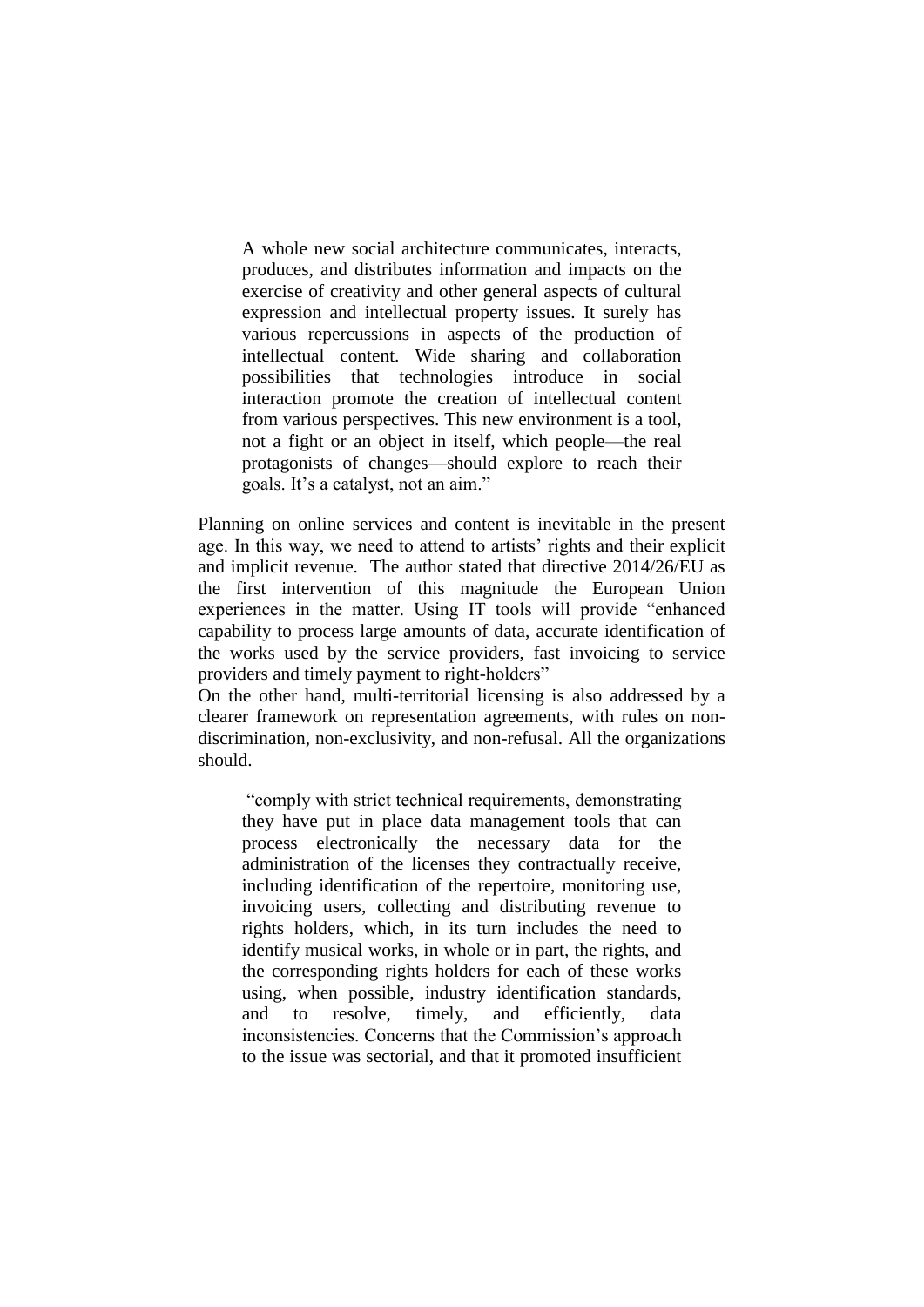harmonization of national law to deal with these circumstances on an EU Level were expressed by stakeholders, including some Member States".

## **4) Review**

The last conclusion in this book emphasizes the necessity of a global copyright database's formation, which is based on European legal and cultural matters. While non-European areas are completely different and it would be a great challenge. These countries also need to be examined in terms of their own cultural, political, economic, and technical infrastructure, then we would have a real global copyright database.

### **5) Summary**

This book starts with an exercise, proposing a theoretical reflection on the technological path that, over time, has transformed the ways we produce, consume and manage intellectual content subject to copyright protection. This lays the groundwork for a further analysis of the main legal aspects of the new European Directive, its improvements, its tendencies and its points of controversy, with special and more concrete attention to how it proposes to address the issues of competition, transparency and multi-territorial licensing.

Digital technologies, networks and communication have boosted the production and distribution of intellectual content. These activities are based on a renewable and infinite resource – creativity – which turns this content into strategic artistic, cultural, social, economic and informational assets. Managing the rights and obligations that emerge in this system has never been an easy task; managing them collectively, which is more often than not the case, adds even more complexity.

The European Directive on collective management of copyright and related rights and multi-territorial licensing of rights in musical works for online use in the internal market is a policy initiative that seeks to establish an adequate legal framework for the collective management of authors' rights in a digital environment, recognizing this goal as crucial to achieving a fully integrated Single Market. Part of the Digital Agenda for Europe, it is an effort to promote simplification and to enhance the efficiency of collective rights management by tackling three of the main issues that are currently undermining the